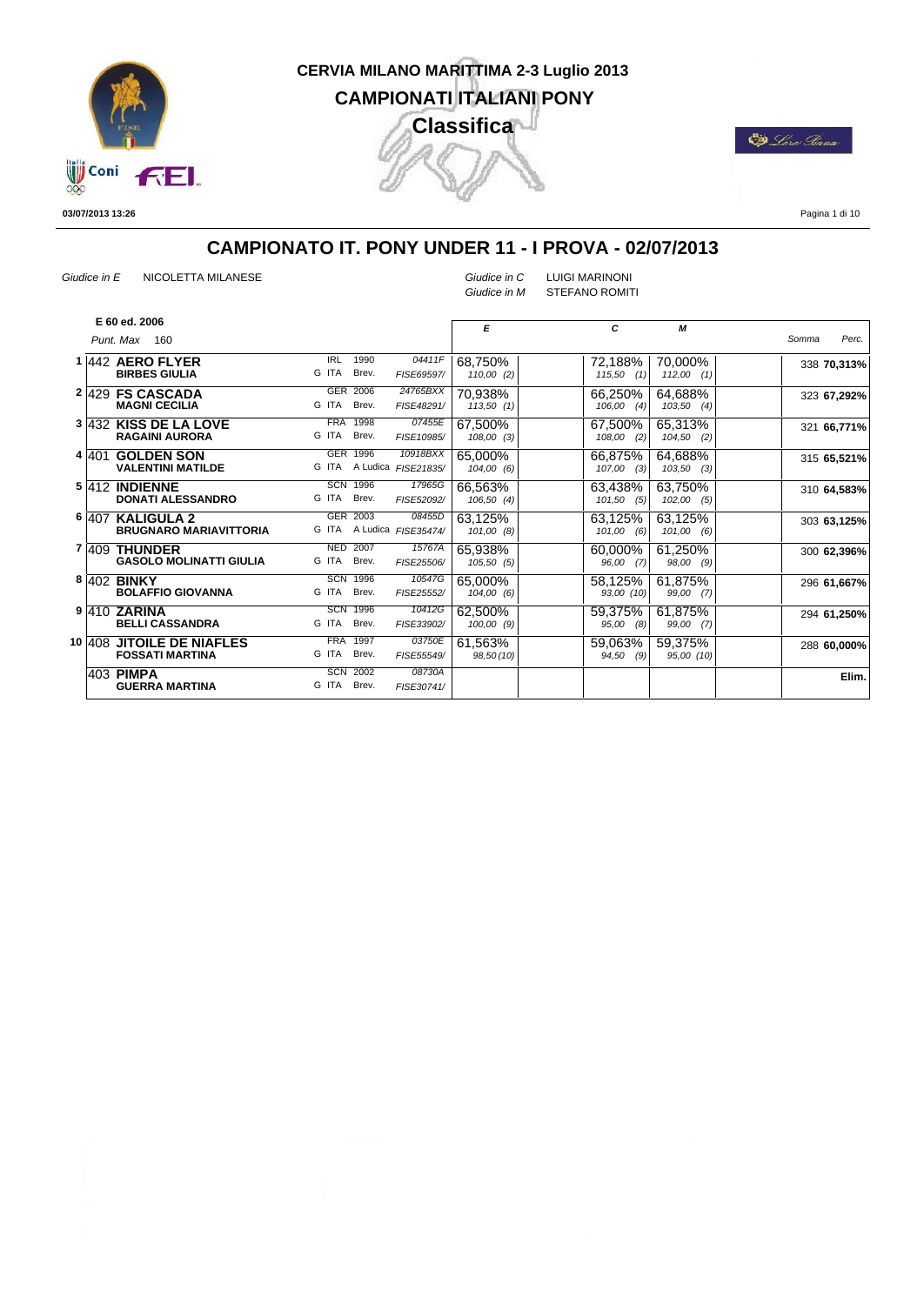

**De** Loro Siana

**03/07/2013 13:26**

Pagina 2 di 10

#### **CAMPIONATO IT. PONY UNDER 11 - II PROVA - 03/07/2013**

*Giudice in E* LAURA BERRUTO *Giudice in C* STEFANO ROMITI

*Giudice in M* NICOLETTA MILANESE

|  | E 80 ed. 2006<br>Punt. Max<br>160                        |                                                                           | E                       | C                        | М                        | Perc.<br>Somma |
|--|----------------------------------------------------------|---------------------------------------------------------------------------|-------------------------|--------------------------|--------------------------|----------------|
|  | 1 429 FS CASCADA<br><b>MAGNI CECILIA</b>                 | GER 2006<br>24765BXX<br>G ITA<br>Brev.<br>FISE48291/                      | 65,625%<br>105,00(3)    | 69,375%<br>$111,00$ (1)  | 72,188%<br>115,50<br>(1) | 332 69,063%    |
|  | 2 442 AERO FLYER<br><b>BIRBES GIULIA</b>                 | 1990<br>$\overline{\text{IRL}}$<br>04411F<br>G ITA<br>Brev.<br>FISE69597/ | 68,750%<br>110,00(1)    | 68,750%<br>110,00<br>(2) | 69,375%<br>111,00<br>(2) | 331 68,958%    |
|  | 3 432 KISS DE LA LOVE<br><b>RAGAINI AURORA</b>           | <b>FRA</b><br>1998<br>07455E<br>G ITA<br>Brev.<br>FISE10985/              | 67,188%<br>107,50(2)    | 67,188%<br>107,50<br>(3) | 68,438%<br>109,50<br>(3) | 325 67,604%    |
|  | 4 402 <b>BINKY</b><br><b>BOLAFFIO GIOVANNA</b>           | <b>SCN 1996</b><br>10547G<br>G ITA<br>Brev.<br>FISE25552/                 | 64,688%<br>103,50(5)    | 63,750%<br>102,00<br>(4) | 67,500%<br>108,00<br>(4) | 314 65,313%    |
|  | <b>5 407 KALIGULA 2</b><br><b>BRUGNARO MARIAVITTORIA</b> | GER 2003<br>08455D<br>G ITA<br>A Ludica FISE35474/                        | 65.000%<br>$104,00$ (4) | 62,813%<br>100,50<br>(7) | 66,875%<br>107,00<br>(5) | 312 64,896%    |
|  | 6 410 ZARINA<br><b>BELLI CASSANDRA</b>                   | <b>SCN 1996</b><br>10412G<br>G ITA<br>Brev.<br>FISE33902/                 | 63,125%<br>101,00(6)    | 61,875%<br>99,00<br>(8)  | 64,688%<br>103,50<br>(7) | 304 63,229%    |
|  | 7 401 GOLDEN SON<br><b>VALENTINI MATILDE</b>             | GER 1996<br>10918BXX<br>G ITA<br>A Ludica FISE21835/                      | 62,500%<br>100,00(7)    | 63,438%<br>101,50<br>(5) | 63,438%<br>101,50<br>(9) | 303 63,125%    |
|  | 8 412 INDIENNE<br><b>DONATI ALESSANDRO</b>               | <b>SCN 1996</b><br>17965G<br>G ITA<br>Brev.<br>FISE52092/                 | 62,500%<br>100,00(7)    | 63,438%<br>101,50<br>(5) | 62,188%<br>99,50 (10)    | 301 62,708%    |
|  | 9 408 JITOILE DE NIAFLES<br><b>FOSSATI MARTINA</b>       | <b>FRA</b><br>1997<br>03750E<br>G ITA<br>Brev.<br>FISE55549/              | 60,313%<br>96,50 (9)    | 59,688%<br>95,50 (10)    | 64,063%<br>102,50<br>(8) | 295 61,354%    |
|  | 10 409 THUNDER<br><b>GASOLO MOLINATTI GIULIA</b>         | <b>NED</b><br>2007<br>15767A<br>G ITA<br>Brev.<br>FISE25506/              | 55,313%<br>88,50 (10)   | 61,875%<br>99,00<br>(8)  | 65,625%<br>105,00<br>(6) | 293 60,938%    |
|  | FC $\overline{403}$ pimpa<br><b>GUERRA MARTINA</b>       | <b>SCN 2002</b><br>08730A<br>G ITA Brev.<br>FISE30741/                    | 64,375%<br>103,00       | 62,813%<br>100,50        | 63,438%<br>101,50        | 305 63,542%    |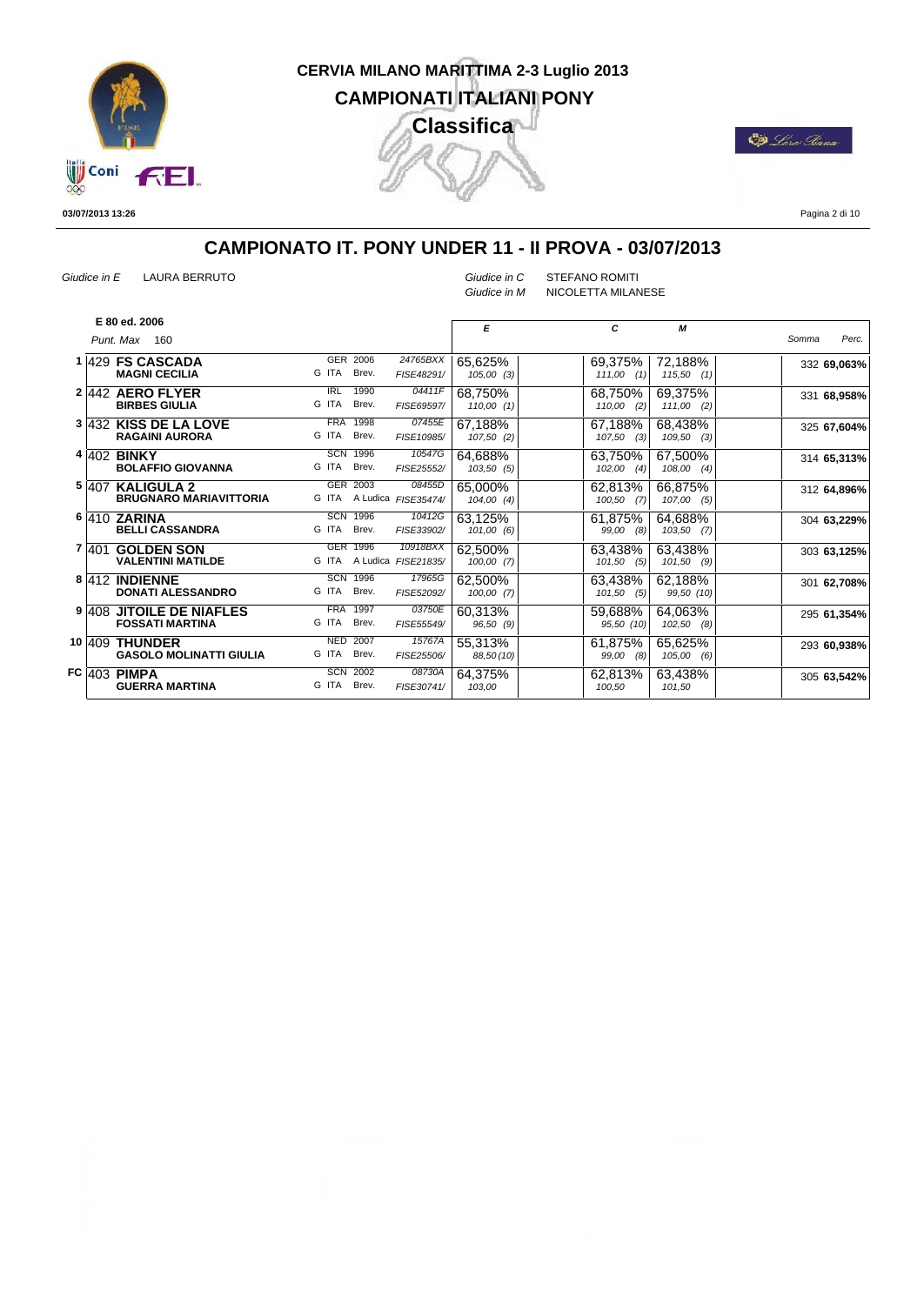

**ED** Lors Piana

**03/07/2013 13:26**

Pagina 3 di 10

## **CAMPIONATO ITALIANO PONY UNDER 11 - 03/07/2013**

|         | E 80 ed. 2006                                       |                                                              |       |             |
|---------|-----------------------------------------------------|--------------------------------------------------------------|-------|-------------|
|         | Punt. Max 160                                       |                                                              | Somma | Perc.       |
|         | 1 442 AERO FLYER<br><b>BIRBES GIULIA</b>            | <b>IRL</b><br>1990<br>04411F<br>G ITA<br>Brev.<br>FISE69597/ |       | $0$ 139,270 |
|         | 2 429 FS CASCADA<br><b>MAGNI CECILIA</b>            | 24765BXX<br>GER 2006<br>G ITA<br>Brev.<br>FISE48291/         |       | $0$ 136,360 |
|         | 3 432 KISS DE LA LOVE<br><b>RAGAINI AURORA</b>      | <b>FRA 1998</b><br>07455E<br>G ITA<br>Brev.<br>FISE10985/    |       | $0$ 134,380 |
| 4 4 0 1 | <b>GOLDEN SON</b><br><b>VALENTINI MATILDE</b>       | GER 1996<br>10918BXX<br>G ITA<br>A Ludica FISE21835/         |       | $0$ 128,650 |
|         | 5 407 KALIGULA 2<br><b>BRUGNARO MARIAVITTORIA</b>   | GER 2003<br>08455D<br>A Ludica FISE35474/<br>G ITA           |       | $0$ 128,020 |
|         | 6 412 INDIENNE<br><b>DONATI ALESSANDRO</b>          | <b>SCN 1996</b><br>17965G<br>G ITA<br>Brev.<br>FISE52092/    |       | $0$ 127,290 |
|         | 7 402 <b>BINKY</b><br><b>BOLAFFIO GIOVANNA</b>      | <b>SCN 1996</b><br>10547G<br>G ITA<br>Brev.<br>FISE25552/    |       | 0, 126,980  |
|         | 8 410 ZARINA<br><b>BELLI CASSANDRA</b>              | <b>SCN 1996</b><br>10412G<br>G ITA<br>Brev.<br>FISE33902/    |       | $0$ 124,480 |
|         | 9 409 THUNDER<br><b>GASOLO MOLINATTI GIULIA</b>     | <b>NED 2007</b><br>15767A<br>G ITA<br>Brev.<br>FISE25506/    |       | $0$ 123,330 |
|         | 10 408 JITOILE DE NIAFLES<br><b>FOSSATI MARTINA</b> | <b>FRA 1997</b><br>03750E<br>G ITA<br>Brev.<br>FISE55549/    |       | $0$ 121,350 |
|         | 11 403 PIMPA<br><b>GUERRA MARTINA</b>               | <b>SCN 2002</b><br>08730A<br>G ITA<br>Brev.<br>FISE30741/    |       | $0$ 0,000%  |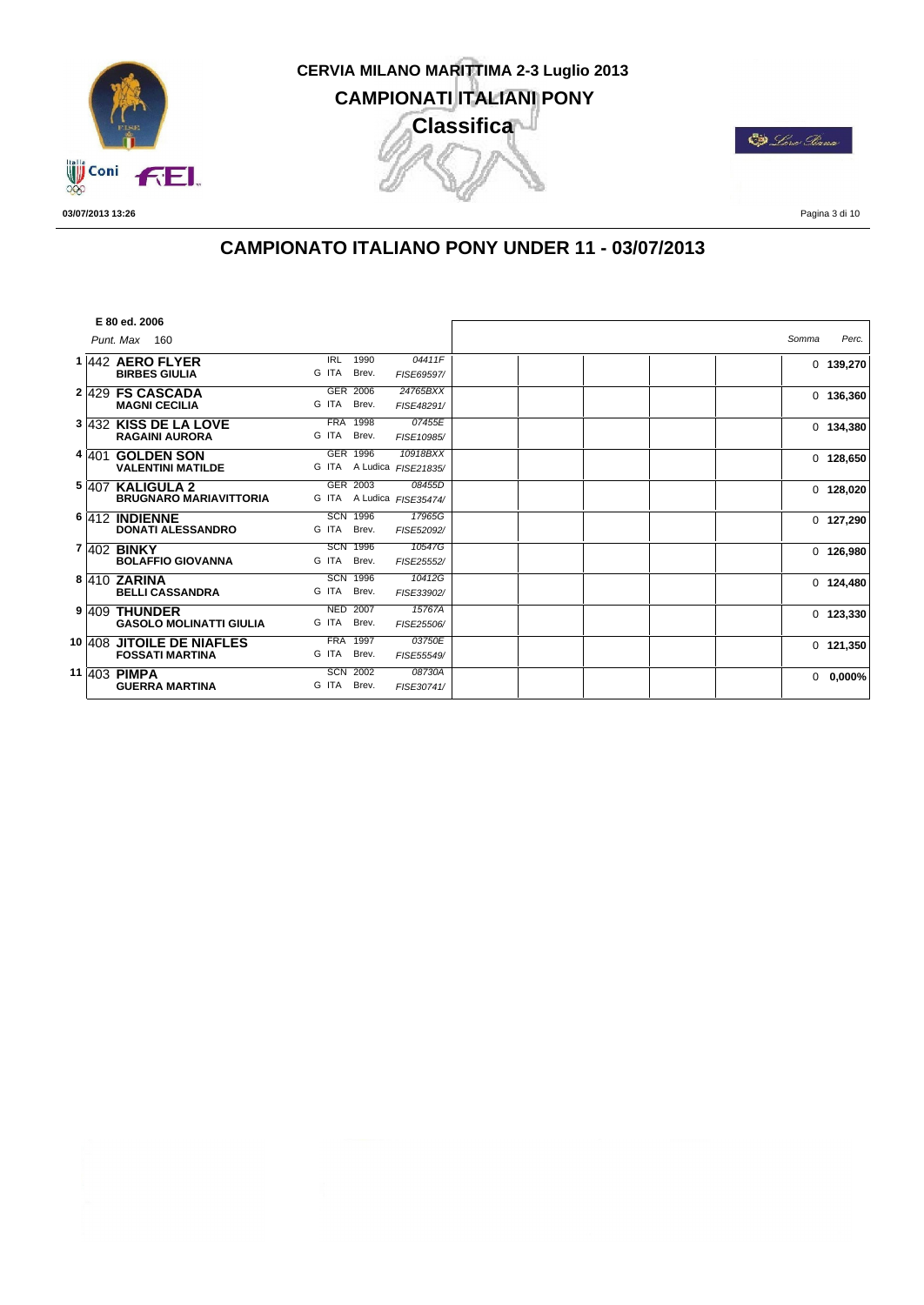

**De** Loro Siana

**03/07/2013 13:26**

Pagina 4 di 10

## **CAMPIONATO IT. PONY UNDER 13 - I PROVA - 02/07/2013**

*Giudice in E* STEFANO ROMITI *Giudice in C* LAURA BERRUTO

*Giudice in M* NICOLETTA MILANESE

|   | E 206 ed. 2006 (ex 4/4)          |                 |                 |            | E           | C              | М              |             |       |
|---|----------------------------------|-----------------|-----------------|------------|-------------|----------------|----------------|-------------|-------|
|   | Punt. Max<br>180                 |                 |                 |            |             |                |                | Somma       | Perc. |
|   | 1 417 DUESMANN                   |                 | GER 2004        | 08911D     | 71,111%     | 73,611%        | 70,556%        | 388 71,759% |       |
|   | <b>ZENNARO NINA TERESA</b>       | G ITA           | Brev.           | FISE45786/ | 128,00(1)   | $132,50$ (1)   | $127,00$ $(1)$ |             |       |
|   | 2 440 OLYMPIA 118                |                 | GER 2008        | 27134BXX   | 64,167%     | 65.556%        | 67,778%        | 356 65,833% |       |
|   | <b>VALENTINI SILVIA</b>          | C ITA           | Brev.           | FISE8674/  | 115,50 (6)  | 118,00(5)      | $122,00$ (2)   |             |       |
|   | 3 418 SWAROVSKI                  | GER 2005        |                 | 18351G     | 64,444%     | 65,833%        | 66.111%        | 354 65,463% |       |
|   | <b>GABRIELE BEATRICE</b>         | C ITA           | Brev.           | FISE27705/ | 116,00(4)   | $118,50$ (3)   | $119,00$ (4)   |             |       |
|   | 4 419 OOSTEIND'S EL-ELIN         | <b>NED 2003</b> |                 | 08444D     | 64,444%     | 66.111%        | 63,333%        | 349 64,630% |       |
|   | <b>MICHELAZZO GINEVRA</b>        | C ITA           | Brev.           | FISE27438/ | 116,00(4)   | 119,00<br>(2)  | $114,00$ $(8)$ |             |       |
|   | 5 413 LOWERBORDER'S FORTUYN      | <b>NED 2002</b> |                 | 15560G     | 61,389%     | 64.167%        | 67,222%        | 347 64,260% |       |
|   | <b>FRATICELLI LEONARDO MARIA</b> | C ITA           | Brev.           | FISE31600/ | 110,50(9)   | (6)<br>115,50  | $121,00$ (3)   |             |       |
|   | 6 414 OTHELLO DU RUISSEAU        |                 | <b>FRA 2002</b> | 09713E     | 64,444%     | 64,167%        | 64,167%        | 347 64,259% |       |
|   | <b>MARCOTULLI EMILIA</b>         | C ITA           | Brev.           | FISE30974/ | 116,00(3)   | 115,50<br>(6)  | 115,50(7)      |             |       |
| 7 | $ 420$ VILANO C.E.M.             |                 | <b>SCN 2000</b> | 17831BXX   | 61,111%     | 65,833%        | 64,722%        | 345 63,889% |       |
|   | <b>DI SANSEBASTIANO FEDERICA</b> | C ITA           | Brev.           | FISE11421/ | 110,00 (10) | 118,50<br>(4)  | 116,50(6)      |             |       |
|   | 8 441 LENNY                      |                 | <b>SCN 2002</b> | 12634G     | 62,222%     | 62,778%        | 65,833%        | 344 63,611% |       |
|   | <b>ARQUILLA SARA</b>             | C ITA           | Brev.           | FISE6287/  | 112,00(8)   | $113,00$ (9)   | 118,50(5)      |             |       |
|   | 9 421 RUNIO                      | <b>NED</b>      | 2001            | 11069E     | 65,000%     | 63,333%        | 61,389%        | 342 63,241% |       |
|   | <b>NERI CATERINA</b>             | G ITA           | Brev.           | FISE25380/ | 117,00(2)   | $114,00$ $(8)$ | 110,50 (11)    |             |       |
|   | 10 415 IGOR VAN DE DELTHOEVE     | <b>BEL 2004</b> |                 | 21779G     | 64.167%     | 62,222%        | 61.667%        | 339 62,685% |       |
|   | PIGOZZI GAROFALO PRISCILLA       | C ITA           | Brev.           | FISE50331/ | 115,50 (6)  | 112,00 (10)    | $111,00$ (9)   |             |       |
|   | 11 411 BEL AMI 50                | GER 1988        |                 | 12609BXX   | 60,556%     | 59.444%        | 61.667%        | 327 60,556% |       |
|   | <b>NERI ANDREA</b>               | G ITA           | Brev.           | FISE25379/ | 109,00(11)  | 107,00 (11)    | $111,00$ (9)   |             |       |
|   | <b>12 416 SULAATIK'S COURAGE</b> | GER 1998        |                 | 14347G     | 59,167%     | 58.611%        | 59,722%        | 320 59,167% |       |
|   | <b>BIANCUCCI ROBERTO</b>         | C ITA           | Brev.           | FISE47514/ | 106,50(12)  | 105,50 (12)    | 107,50 (12)    |             |       |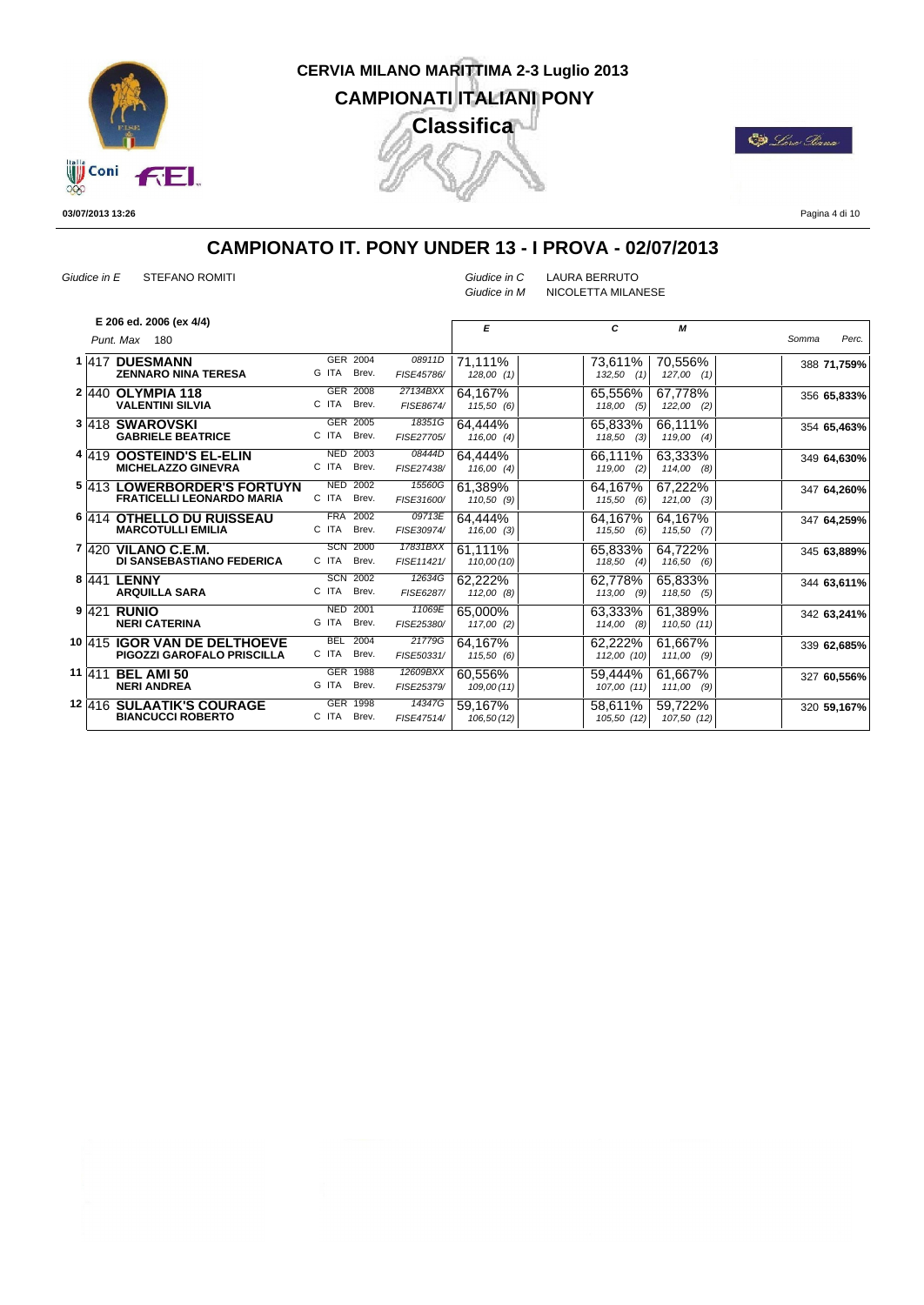

E) Lors Pana

**03/07/2013 13:26**

Pagina 5 di 10

#### **CAMPIONATO IT. PONY UNDER 13 - II PROVA - 03/07/2013**

*Giudice in E* STEFANO ROMITI *Giudice in C* LAURA BERRUTO *Giudice in M* LUIGI MARINONI

| E 210 ed. 2006<br>E<br>C<br>М<br>Punt. Max<br>190<br>GER 2004<br>08911D<br>1 417 DUESMANN<br>72,105%<br>72,368%<br>75,000%<br>G ITA<br>Brev.<br><b>ZENNARO NINA TERESA</b><br>FISE45786/<br>137,00(1)<br>$142,50$ (1)<br>$137,50$ (1)<br>GER 1998<br>14347G<br>2 416 SULAATIK'S COURAGE<br>65,263%<br>65,789%<br>62,895%<br>C ITA<br>Brev.<br><b>BIANCUCCI ROBERTO</b><br>FISE47514/<br>124,00 (2)<br>125,00<br>(3)<br>119,50 (6)<br>GER 2008<br>27134BXX<br>3 440 OLYMPIA 118<br>63,158%<br>66,053%<br>63,421%<br>C ITA<br>Brev.<br><b>VALENTINI SILVIA</b><br>FISE8674/<br>120,00(5)<br>125,50<br>$120,50$ (4)<br>(2)<br><b>NED 2003</b><br>08444D<br>63.421%<br>4 4 4 9 OOSTEIND'S EL-ELIN<br>63,421%<br>64.474%<br>C ITA<br>Brev.<br><b>MICHELAZZO GINEVRA</b><br>FISE27438/<br>$120,50$ (3)<br>$122,50$ (6)<br>$120,50$ (2) |                |
|----------------------------------------------------------------------------------------------------------------------------------------------------------------------------------------------------------------------------------------------------------------------------------------------------------------------------------------------------------------------------------------------------------------------------------------------------------------------------------------------------------------------------------------------------------------------------------------------------------------------------------------------------------------------------------------------------------------------------------------------------------------------------------------------------------------------------------|----------------|
|                                                                                                                                                                                                                                                                                                                                                                                                                                                                                                                                                                                                                                                                                                                                                                                                                                  |                |
|                                                                                                                                                                                                                                                                                                                                                                                                                                                                                                                                                                                                                                                                                                                                                                                                                                  | Somma<br>Perc. |
|                                                                                                                                                                                                                                                                                                                                                                                                                                                                                                                                                                                                                                                                                                                                                                                                                                  | 417 73,158%    |
|                                                                                                                                                                                                                                                                                                                                                                                                                                                                                                                                                                                                                                                                                                                                                                                                                                  |                |
|                                                                                                                                                                                                                                                                                                                                                                                                                                                                                                                                                                                                                                                                                                                                                                                                                                  | 369 64,649%    |
|                                                                                                                                                                                                                                                                                                                                                                                                                                                                                                                                                                                                                                                                                                                                                                                                                                  |                |
|                                                                                                                                                                                                                                                                                                                                                                                                                                                                                                                                                                                                                                                                                                                                                                                                                                  | 366 64,211%    |
|                                                                                                                                                                                                                                                                                                                                                                                                                                                                                                                                                                                                                                                                                                                                                                                                                                  |                |
|                                                                                                                                                                                                                                                                                                                                                                                                                                                                                                                                                                                                                                                                                                                                                                                                                                  | 364 63,772%    |
|                                                                                                                                                                                                                                                                                                                                                                                                                                                                                                                                                                                                                                                                                                                                                                                                                                  |                |
| GER 1988<br>12609BXX<br>63,421%<br>5 411 BEL AMI 50<br>62,895%<br>63,421%                                                                                                                                                                                                                                                                                                                                                                                                                                                                                                                                                                                                                                                                                                                                                        | 361 63,246%    |
| G ITA<br>Brev.<br><b>NERI ANDREA</b><br>FISE25379/<br>$120,50$ (3)<br>$120,50$ (7)<br>119,50(6)                                                                                                                                                                                                                                                                                                                                                                                                                                                                                                                                                                                                                                                                                                                                  |                |
| <b>NED 2002</b><br>15560G<br>6 413 LOWERBORDER'S FORTUYN<br>61.316%<br>65,000%<br>62,368%                                                                                                                                                                                                                                                                                                                                                                                                                                                                                                                                                                                                                                                                                                                                        | 359 62,895%    |
| C ITA<br>Brev.<br><b>FRATICELLI LEONARDO MARIA</b><br>FISE31600/<br>116,50 (8)<br>$123,50$ (4)<br>$118,50$ (8)                                                                                                                                                                                                                                                                                                                                                                                                                                                                                                                                                                                                                                                                                                                   |                |
| <b>FRA 2002</b><br>09713E<br>7 414 OTHELLO DU RUISSEAU<br>62,368%<br>62,632%<br>63,158%                                                                                                                                                                                                                                                                                                                                                                                                                                                                                                                                                                                                                                                                                                                                          | 358 62,719%    |
| <b>MARCOTULLI EMILIA</b><br>C ITA<br>Brev.<br>FISE30974/<br>118,50(6)<br>$119,00$ (9)<br>120,00(5)                                                                                                                                                                                                                                                                                                                                                                                                                                                                                                                                                                                                                                                                                                                               |                |
| GER 2005<br>18351G<br>8 418 SWAROVSKI<br>61,842%<br>60,000%<br>65,000%                                                                                                                                                                                                                                                                                                                                                                                                                                                                                                                                                                                                                                                                                                                                                           | 355 62,281%    |
| C ITA<br>Brev.<br><b>GABRIELE BEATRICE</b><br>FISE27705/<br>117,50(7)<br>123,50<br>(4)<br>114,00 (12)                                                                                                                                                                                                                                                                                                                                                                                                                                                                                                                                                                                                                                                                                                                            |                |
| <b>SCN 2000</b><br>17831BXX<br>9 420 VILANO C.E.M.<br>58,421%<br>63,158%<br>63,421%                                                                                                                                                                                                                                                                                                                                                                                                                                                                                                                                                                                                                                                                                                                                              | 352 61,667%    |
| C ITA<br>Brev.<br><b>DI SANSEBASTIANO FEDERICA</b><br>FISE11421/<br>111,00(11)<br>120,00<br>$120,50$ (3)<br>(8)                                                                                                                                                                                                                                                                                                                                                                                                                                                                                                                                                                                                                                                                                                                  |                |
| <b>NED</b><br>2001<br>11069E<br>10 421 RUNIO<br>60.789%<br>61,053%<br>61,316%                                                                                                                                                                                                                                                                                                                                                                                                                                                                                                                                                                                                                                                                                                                                                    | 348 61,053%    |
| <b>NERI CATERINA</b><br>G ITA<br>Brev.<br>FISE25380/<br>115,50(9)<br>116,50 (10)<br>116,00(9)                                                                                                                                                                                                                                                                                                                                                                                                                                                                                                                                                                                                                                                                                                                                    |                |
| <b>SCN</b><br>2002<br>12634G<br>11 441 LENNY<br>60,526%<br>60,789%<br>60,789%                                                                                                                                                                                                                                                                                                                                                                                                                                                                                                                                                                                                                                                                                                                                                    | 346 60.702%    |
| C ITA<br><b>ARQUILLA SARA</b><br>Brev.<br>FISE6287/<br>115,00 (10)<br>115,50 (12)<br>115,50 (10)                                                                                                                                                                                                                                                                                                                                                                                                                                                                                                                                                                                                                                                                                                                                 |                |
| <b>BEL</b><br>2004<br>21779G<br>12 415 IGOR VAN DE DELTHOEVE<br>56,579%<br>60,789%<br>61,053%                                                                                                                                                                                                                                                                                                                                                                                                                                                                                                                                                                                                                                                                                                                                    | 339 59,474%    |
| C ITA<br>Brev.<br>PIGOZZI GAROFALO PRISCILLA<br>FISE50331/<br>107,50(12)<br>116,00 (11)<br>115,50 (10)                                                                                                                                                                                                                                                                                                                                                                                                                                                                                                                                                                                                                                                                                                                           |                |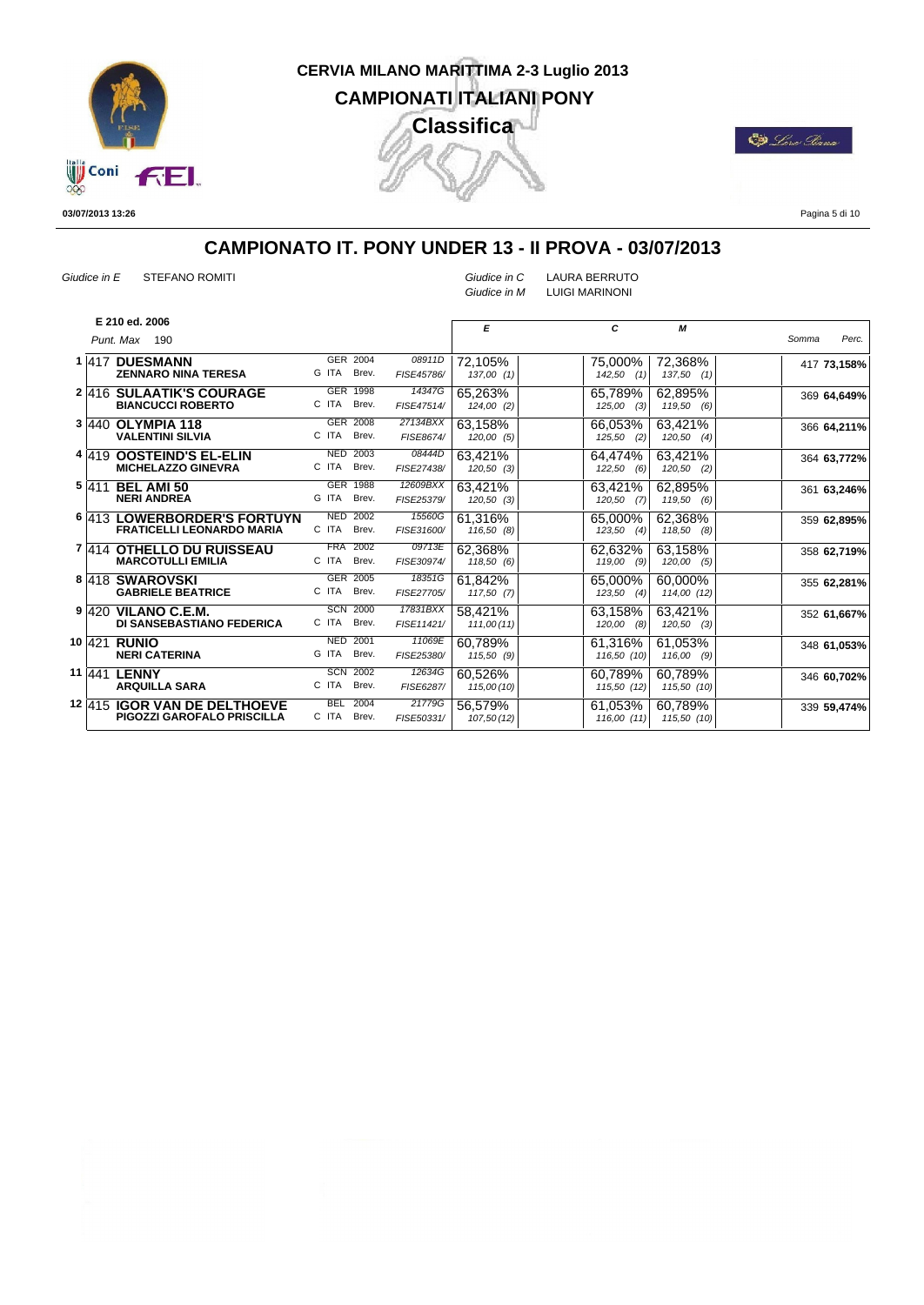

**ED** Lors Piana

**03/07/2013 13:26**

Pagina 6 di 10

## **CAMPIONATO ITALIANO PONY UNDER 13 - 03/07/2013**

|  | E 210 ed. 2006                      |       |                 |            |  |       |             |
|--|-------------------------------------|-------|-----------------|------------|--|-------|-------------|
|  | Punt. Max 190                       |       |                 |            |  | Somma | Perc.       |
|  | 1 417 DUESMANN                      |       | GER 2004        | 08911D     |  |       | $0$ 144,920 |
|  | <b>ZENNARO NINA TERESA</b>          | G ITA | Brev.           | FISE45786/ |  |       |             |
|  | 2 440 OLYMPIA 118                   |       | GER 2008        | 27134BXX   |  |       | $0$ 130,040 |
|  | <b>VALENTINI SILVIA</b>             | C ITA | Brev.           | FISE8674/  |  |       |             |
|  | 3 419 OOSTEIND'S EL-ELIN            |       | <b>NED 2003</b> | 08444D     |  |       | $0$ 128,400 |
|  | <b>MICHELAZZO GINEVRA</b>           | C ITA | Brev.           | FISE27438/ |  |       |             |
|  | 4 418 SWAROVSKI                     |       | GER 2005        | 18351G     |  |       | $0$ 127,740 |
|  | <b>GABRIELE BEATRICE</b>            | C ITA | Brev.           | FISE27705/ |  |       |             |
|  | 5 413 LOWERBORDER'S FORTUYN         |       | <b>NED 2002</b> | 15560G     |  |       | $0$ 127,160 |
|  | <b>FRATICELLI LEONARDO MARIA</b>    | C ITA | Brev.           | FISE31600/ |  |       |             |
|  | 6 414 OTHELLO DU RUISSEAU           |       | <b>FRA 2002</b> | 09713E     |  |       | $0$ 126,980 |
|  | <b>MARCOTULLI EMILIA</b>            | C ITA | Brev.           | FISE30974/ |  |       |             |
|  | 7 420 VILANO C.E.M.                 |       | <b>SCN 2000</b> | 17831BXX   |  |       | $0$ 125,560 |
|  | DI SANSEBASTIANO FEDERICA           | C ITA | Brev.           | FISE11421/ |  |       |             |
|  | 8 441 LENNY                         |       | <b>SCN 2002</b> | 12634G     |  |       | $0$ 124,310 |
|  | <b>ARQUILLA SARA</b>                | C ITA | Brev.           | FISE6287/  |  |       |             |
|  | 9 421 RUNIO                         |       | <b>NED 2001</b> | 11069E     |  |       | $0$ 124,290 |
|  | <b>NERI CATERINA</b>                | G ITA | Brev.           | FISE25380/ |  |       |             |
|  | 10 416 SULAATIK'S COURAGE           |       | GER 1998        | 14347G     |  |       | $0$ 123,820 |
|  | <b>BIANCUCCI ROBERTO</b>            | C ITA | Brev.           | FISE47514/ |  |       |             |
|  | 11 411 BEL AMI 50                   |       | <b>GER 1988</b> | 12609BXX   |  |       | $0$ 123,800 |
|  | <b>NERI ANDREA</b>                  | G ITA | Brev.           | FISE25379/ |  |       |             |
|  | <b>12 415 IGOR VAN DE DELTHOEVE</b> |       | <b>BEL 2004</b> | 21779G     |  |       | $0$ 122,160 |
|  | PIGOZZI GAROFALO PRISCILLA          | C ITA | Brev.           | FISE50331/ |  |       |             |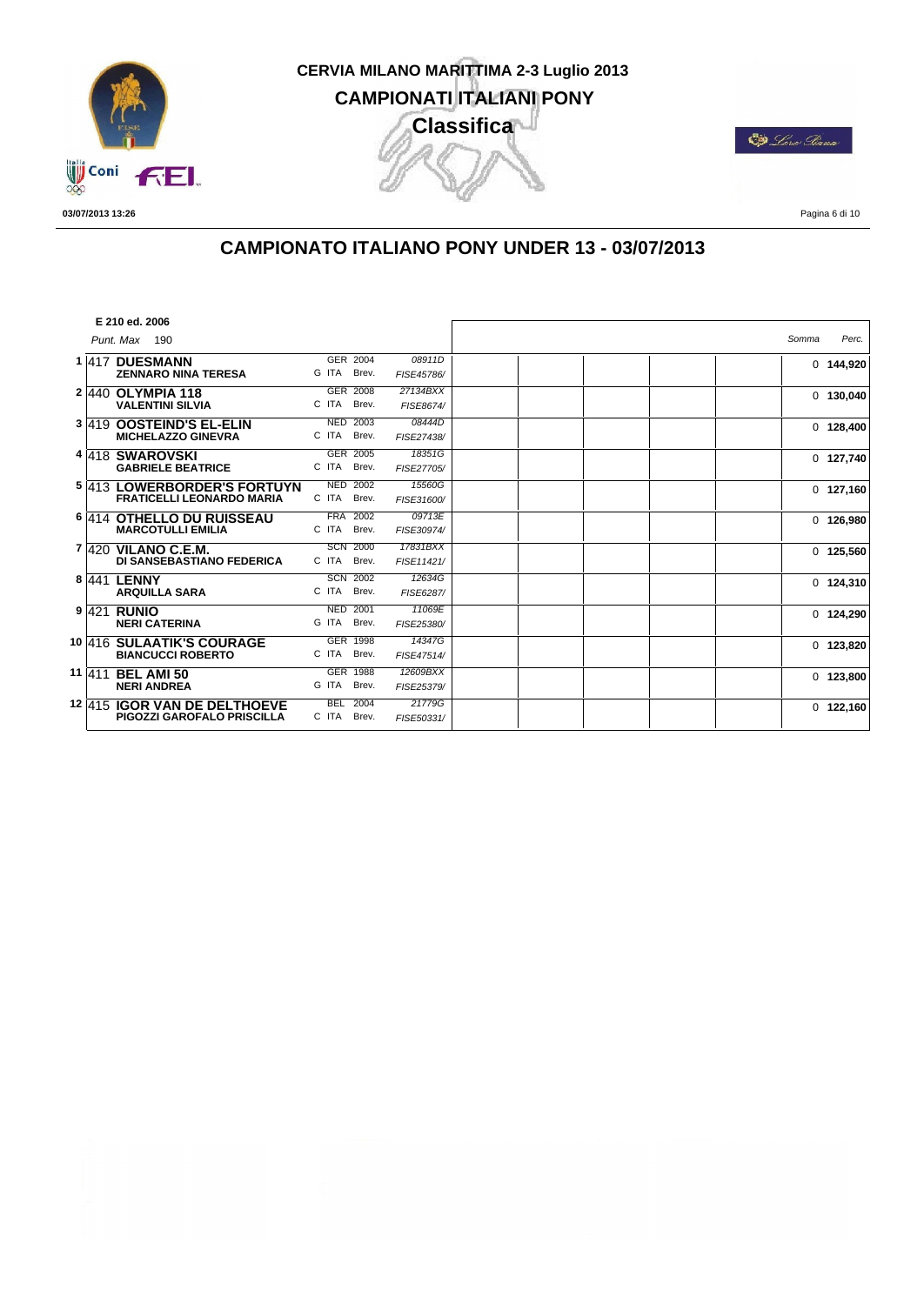

CD Loro Iana

**03/07/2013 13:26**

Pagina 7 di 10

## **CAMPIONATO IT. PONY OPEN - I PROVA - 02/07/2013**

**BOMBACI MAEL** 

*Punt. Max* 230 **E 400 ed. 2006**

*Giudice in E* STEFANO ROMITI *Giudice in C* NICOLETTA MILANESE *Giudice in M* LAURA BERRUTO

*E C Somma Perc. M* **1** 437 **FOREST GUMP** GER<br>**BONFIGLIOLI MATILDE** GITA 1997 *08297D* **69,348% 70,652% 67,609% 1997** *478* **69,203%** *162,50 (1) 155,50 (3) 159,203%* C ITA Brev. FISE12550/ *08297D* 69,348%<br>E12550/ 159,50 (2) **2** 425 **OKIDOKI** SCN 1999 17484BXX 69,348% 70,217% 67,609% 477 **69,058%**<br>FISE15149/ 159,50 (1) 161,50 (2) 155,50 (2) 477 **69,058%** C ITA Brev.  $69,348\%$ *159,50 (1) 161,50 (2) 155,50 (2)*  $67,609%$ **3** 433 MR. SANDMANN GER 1999 <sup>1999</sup> 471 **68,261%** 68,696% C ITA Brev. FISE27726/ *18029G* 68,261% *157,00 (3) 156,00 (4) 158,00 (1)* J Brev. *FISE17243/ 14263G* 67,826% 68,696% *156,00 (4) 158,00 (3)* 66,739% *153,50 (5)* C ITA Brev. FISE24789/ <sup>23301BXX</sup> 63,696% 65,870% *146,50 (5) 151,50 (5)* 67,174% *154,50 (4)* 09550E 62,391% 65,435% 62,609%

|  | <b>ACCOLLA CAROLINA</b>                                          |                     | C ITA Brev.                    | FISE27726/             | 157,00 (3)             | 156,00<br>(4)            | $158,00$ $(1)$           |             |
|--|------------------------------------------------------------------|---------------------|--------------------------------|------------------------|------------------------|--------------------------|--------------------------|-------------|
|  | 4 434 TOP NASHVIL<br>ANDRETTA MARIA CAROLINA                     | J ITA               | GER 2002<br>Brev.              | 14263G<br>FISE17243/   | 67.826%<br>156,00 (4)  | 68,696%<br>(3)<br>158,00 | 66,739%<br>$153,50$ (5)  | 468 67,754% |
|  | <b>5 400 MUNSER III</b><br><b>PARISOTTO TAMARA</b>               | C ITA               | GER 1999<br>Brev.              | 23301BXX<br>FISE24789/ | 63,696%<br>146,50(5)   | 65,870%<br>151,50(5)     | 67,174%<br>154,50<br>(4) | 453 65,580% |
|  | 6 436 GODO VAN HET PUTTENHOF<br><b>PEDRON CARLOTTA</b>           | C ITA               | <b>BEL 2002</b><br>1°Gr.J      | 09550E<br>FISE18509/   | 62,391%<br>143,50 (8)  | 65,435%<br>150,50(6)     | 62,609%<br>144,00<br>(8) | 438 63,478% |
|  | $7 423$ STELLINA<br><b>GREGORAT BEATRICE</b>                     | <b>ITA</b><br>J ITA | 2005<br>Brev.                  | 27523T<br>FISE2446/    | 63.043%<br>145,00 (6)  | 61,522%<br>$141,50$ (9)  | 63,043%<br>$145,00$ (7)  | 432 62,536% |
|  | 8 428 NARCISO KING D.COLLE S.MARCTA<br><b>MAFFEZZOLI GINEVRA</b> | C ITA               | 1997<br>Brev.                  | 05598GXX<br>FISE11430/ | 62.609%<br>144,00(7)   | 62,391%<br>$143,50$ (7)  | 61,957%<br>142,50<br>(9) | 430 62,319% |
|  | 9 426 SHANNON COMET<br><b>MASSA MARIA LETIZIA</b>                | IRL<br>J ITA        | 2005<br>Brev.                  | 18207G<br>FISE37803/   | 60,217%<br>138,50(13)  | 62,391%<br>$143,50$ (7)  | 63,261%<br>145,50(6)     | 428 61,957% |
|  | 10 430 GOLDEN EMPIRE<br><b>CINTIA FRANCESCA</b>                  | C ITA               | GER 2002<br>Brev.              | 02842R<br>FISE9793/    | 61.304%<br>141,00 (10) | 60,870%<br>140,00 (11)   | 60,435%<br>139,00 (11)   | 420 60,870% |
|  | 11 424 DURELLO TOP<br><b>GALLO ARIANNA</b>                       |                     | GER 2002<br>C ITA 1°Gr.J       | 19879G<br>FISE17130/   | 61,522%<br>141,50 (9)  | 58,478%<br>134,50 (14)   | 61,522%<br>141,50 (10)   | 418 60,507% |
|  | 12 435 FERNHILL COSMOPOLITON<br><b>RAGAINI ALLEGRA</b>           | IRL<br>J ITA        | 2005<br>Brev.                  | 16369P<br>FISE9963/    | 61.087%<br>140,50(11)  | 60,870%<br>140,00 (11)   | 58,478%<br>134,50 (13)   | 415 60,145% |
|  | 13 406 HARLEY 47<br><b>DI BIASE ANGELA</b>                       | J ITA               | GER 1996<br>Brev.              | 22035M<br>FISE2413/    | 60.435%<br>139,00 (12) | 58.913%<br>135,50 (13)   | 57.174%<br>131,50 (14)   | 406 58,841% |
|  | 14  431 MONTANA TEXASS<br><b>BUCCIANO FEDERICA</b>               | C ITA               | POL 1997<br>Brev.              | 17335G<br>FISE38846/   | 55.217%<br>127,00 (14) | 61.087%<br>140,50 (10)   | 58.696%<br>135,00 (12)   | 403 58,333% |
|  | <b>15 422 HOPPENHOF'S SHARDON</b><br><b>DE LISI GIULIA</b>       |                     | <b>NED 1999</b><br>C ITA Brev. | 15768A<br>FISE31763/   | 54.348%<br>125,00(15)  | 57.174%<br>131,50(15)    | 52.826%<br>121,50 (15)   | 378 54,783% |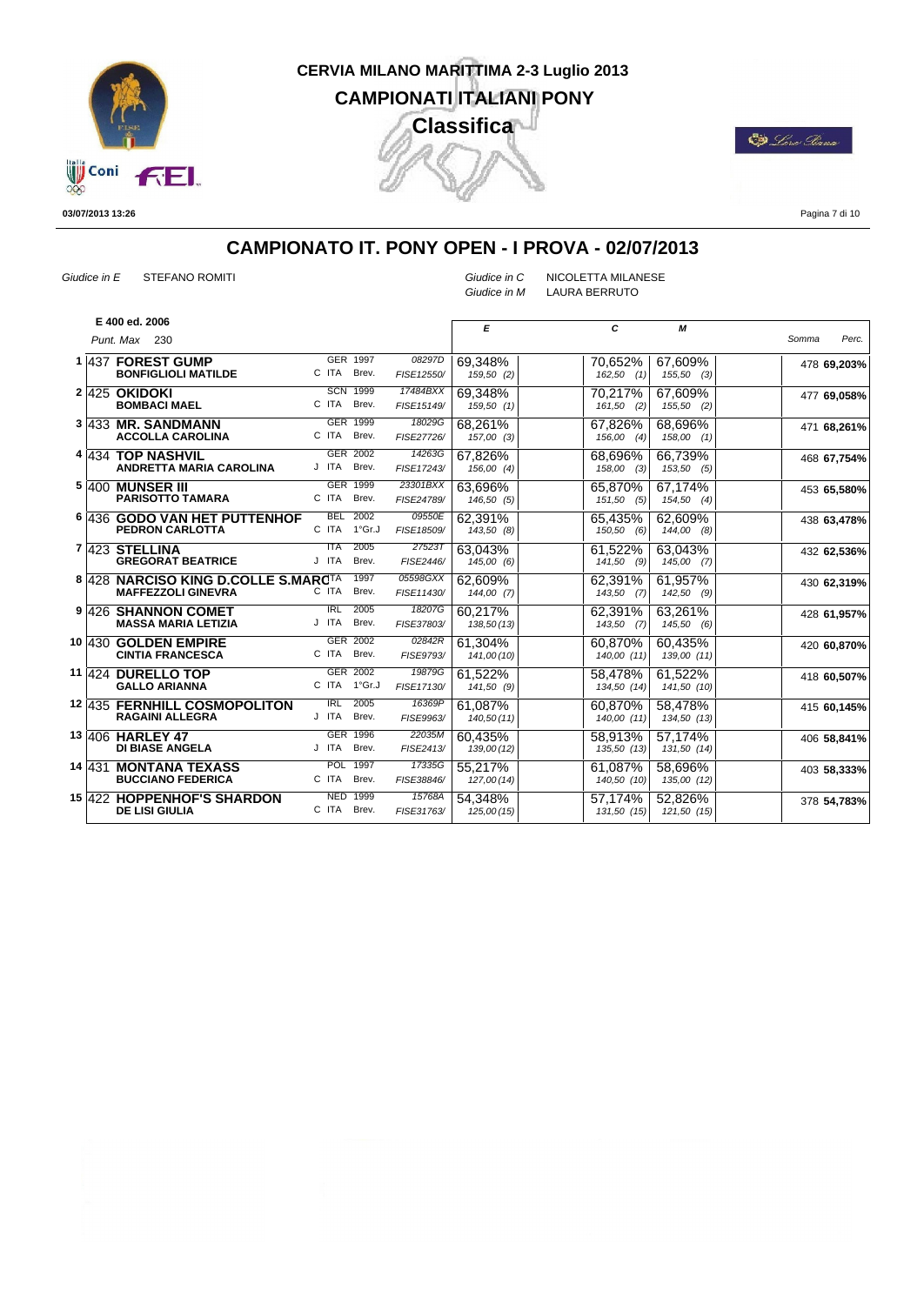

**De** Loro Siana

**03/07/2013 13:26**

Pagina 8 di 10

## **CAMPIONATO IT. PONY OPEN - II PROVA - 03/07/2013**

*Giudice in E* STEFANO ROMITI *Giudice in C* NICOLETTA MILANESE

*Giudice in M* LAURA BERRUTO

|  | F 100 ed. 2008                                                   |                     |                          |                        | E                      | C                       | М                       |                |
|--|------------------------------------------------------------------|---------------------|--------------------------|------------------------|------------------------|-------------------------|-------------------------|----------------|
|  | Punt. Max 270                                                    |                     |                          |                        |                        |                         |                         | Perc.<br>Somma |
|  | $1 425$ OKIDOKI<br><b>BOMBACI MAEL</b>                           | C ITA               | <b>SCN 1999</b><br>Brev. | 17484BXX<br>FISE15149/ | 72,222%<br>195,00(1)   | 68,889%<br>186,00 (2)   | 67,593%<br>$182,50$ (1) | 564 69,568%    |
|  | 2 437 FOREST GUMP<br><b>BONFIGLIOLI MATILDE</b>                  | C ITA               | GER 1997<br>Brev.        | 08297D<br>FISE12550/   | 66.852%<br>180,50 (4)  | 71,667%<br>$193,50$ (1) | 66,667%<br>180,00 (3)   | 554 68,395%    |
|  | 3 424 DURELLO TOP<br><b>GALLO ARIANNA</b>                        |                     | GER 2002<br>C ITA 1°Gr.J | 19879G<br>FISE17130/   | 68.519%<br>185,00 (2)  | 67,778%<br>183,00 (4)   | 64.630%<br>$174,50$ (7) | 543 66,975%    |
|  | 4 434 TOP NASHVIL<br>ANDRETTA MARIA CAROLINA                     | J ITA               | GER 2002<br>Brev.        | 14263G<br>FISE17243/   | 67.037%<br>181,00 (3)  | 66,111%<br>178,50 (6)   | 65.000%<br>175,50 (6)   | 535 66,049%    |
|  | 5 436 GODO VAN HET PUTTENHOF<br><b>PEDRON CARLOTTA</b>           |                     | BEL 2002<br>C ITA 1°Gr.J | 09550E<br>FISE18509/   | 64,815%<br>175,00 (5)  | 67,593%<br>182,50 (5)   | 65,556%<br>$177,00$ (4) | 535 65,988%    |
|  | 6 431 MONTANA TEXASS<br><b>BUCCIANO FEDERICA</b>                 | C ITA               | POL 1997<br>Brev.        | 17335G<br>FISE38846/   | 62.593%<br>169,00 (7)  | 68,333%<br>184,50 (3)   | 66,852%<br>$180,50$ (2) | 534 65,926%    |
|  | 7 433 MR. SANDMANN<br><b>ACCOLLA CAROLINA</b>                    | C ITA               | GER 1999<br>Brev.        | 18029G<br>FISE27726/   | 64.815%<br>175,00 (5)  | 64.259%<br>173,50 (10)  | 64.074%<br>173,00 (8)   | 522 64,383%    |
|  | 8 400 MUNSER III<br><b>PARISOTTO TAMARA</b>                      | C ITA               | GER 1999<br>Brev.        | 23301BXX<br>FISE24789/ | 61.111%<br>165,00 (9)  | 65.556%<br>177,00 (7)   | 65.556%<br>$177,00$ (4) | 519 64,074%    |
|  | 9 428 NARCISO KING D.COLLE S.MARCTA<br><b>MAFFEZZOLI GINEVRA</b> | C ITA               | 1997<br>Brev.            | 05598GXX<br>FISE11430/ | 61,481%<br>166,00 (8)  | 65,370%<br>176,50 (8)   | 61,111%<br>165,00 (11)  | 508 62,654%    |
|  | 9 430 GOLDEN EMPIRE<br><b>CINTIA FRANCESCA</b>                   | C ITA               | GER 2002<br>Brev.        | 02842R<br>FISE9793/    | 61.111%<br>165,00 (9)  | 64.815%<br>175,00 (9)   | 62.037%<br>167,50 (10)  | 508 62,654%    |
|  | 11 423 STELLINA<br><b>GREGORAT BEATRICE</b>                      | <b>ITA</b><br>J ITA | 2005<br>Brev.            | 27523T<br>FISE2446/    | 60.185%<br>162,50(11)  | 61,852%<br>167,00 (11)  | 63,333%<br>171,00 (9)   | 501 61,790%    |
|  | 12 435 FERNHILL COSMOPOLITON<br><b>RAGAINI ALLEGRA</b>           | IRL<br>J ITA        | 2005<br>Brev.            | 16369P<br>FISE9963/    | 59.630%<br>161,00 (12) | 60.556%<br>163,50 (12)  | 60.000%<br>162,00 (12)  | 487 60,062%    |
|  | <b>13 422 HOPPENHOF'S SHARDON</b><br><b>DE LISI GIULIA</b>       | C ITA               | NED 1999<br>Brev.        | 15768A<br>FISE31763/   | 55,556%<br>150,00 (14) | 59,630%<br>161,00 (13)  | 58.704%<br>158,50 (14)  | 470 57,963%    |
|  | 14 406 HARLEY 47<br><b>DI BIASE ANGELA</b>                       | J ITA               | GER 1996<br>Brev.        | 22035M<br>FISE2413/    | 57.407%<br>155,00 (13) | 59.259%<br>160,00 (14)  | 57.037%<br>154,00 (15)  | 469 57,901%    |
|  | 15 426 SHANNON COMET<br><b>MASSA MARIA LETIZIA</b>               | IRL                 | 2005<br>J ITA Brev.      | 18207G<br>FISE37803/   | 53,148%<br>143,50 (15) | 58,704%<br>158,50 (15)  | 59,259%<br>160,00 (13)  | 462 57,037%    |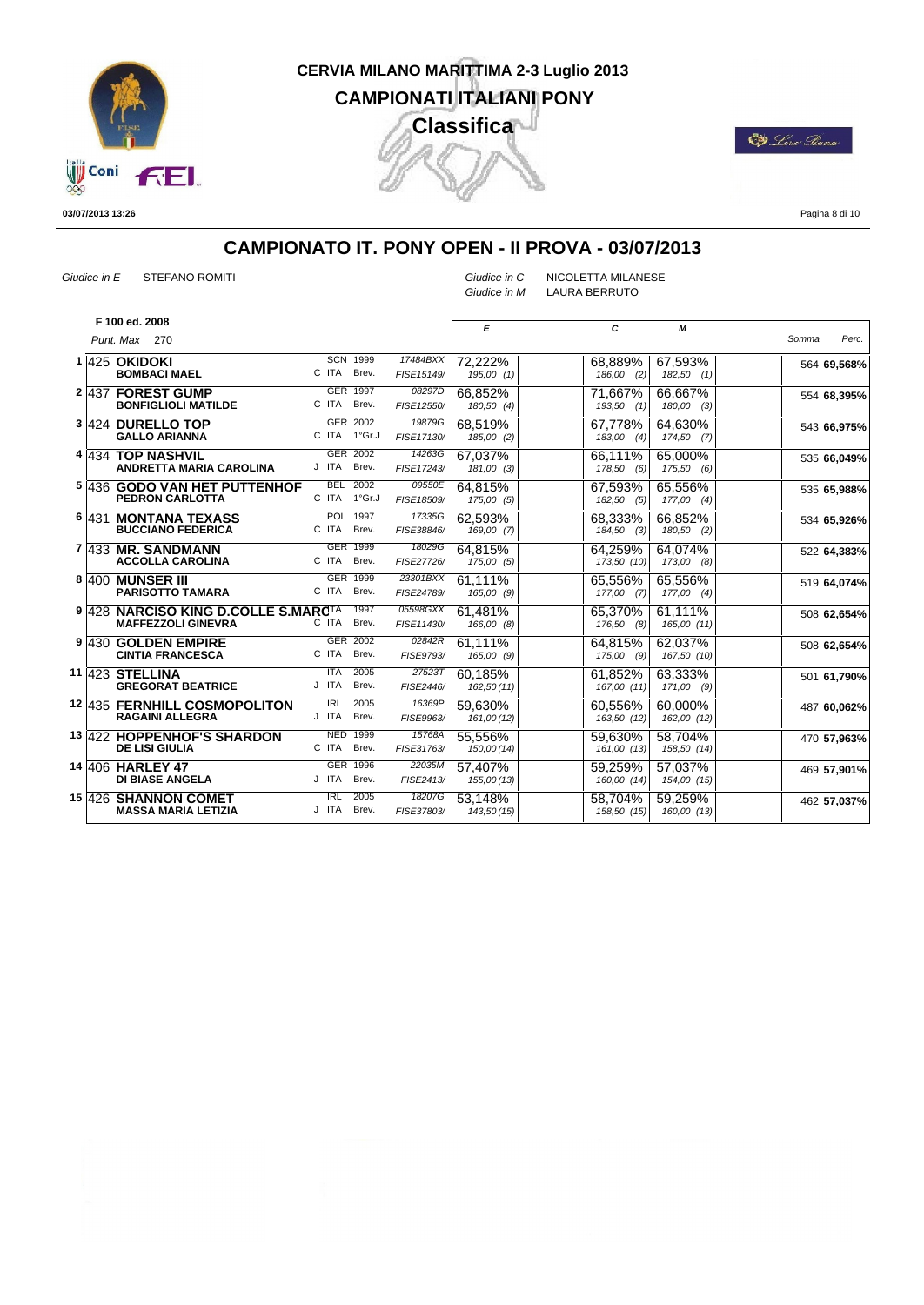

**De** Loro Siana

**03/07/2013 13:26**

Pagina 9 di 10

#### **CAMPIONATO ITALIANO PONY OPEN - 03/07/2013**

|  | F 100 ed. 2008                                                   |                            |                          |                        |       |             |
|--|------------------------------------------------------------------|----------------------------|--------------------------|------------------------|-------|-------------|
|  | Punt. Max 270                                                    |                            |                          |                        | Somma | Perc.       |
|  | 1 425 OKIDOKI<br><b>BOMBACI MAEL</b>                             | C ITA                      | <b>SCN 1999</b><br>Brev. | 17484BXX<br>FISE15149/ |       | $0$ 138,630 |
|  | 2 437 FOREST GUMP<br><b>BONFIGLIOLI MATILDE</b>                  | C ITA                      | GER 1997<br>Brev.        | 08297D<br>FISE12550/   |       | $0$ 137,600 |
|  | 3 434 TOP NASHVIL<br><b>ANDRETTA MARIA CAROLINA</b>              | J ITA                      | GER 2002<br>Brev.        | 14263G<br>FISE17243/   |       | $0$ 133,800 |
|  | 4 433 MR. SANDMANN<br><b>ACCOLLA CAROLINA</b>                    | C ITA                      | <b>GER 1999</b><br>Brev. | 18029G<br>FISE27726/   |       | $0$ 132,640 |
|  | <b>5 400 MUNSER III</b><br><b>PARISOTTO TAMARA</b>               | C ITA                      | GER 1999<br>Brev.        | 23301BXX<br>FISE24789/ |       | $0$ 129,650 |
|  | 6 436 GODO VAN HET PUTTENHOF<br><b>PEDRON CARLOTTA</b>           | <b>BEL</b><br>C ITA 1°Gr.J | 2002                     | 09550E<br>FISE18509/   |       | $0$ 129,470 |
|  | 7 424 DURELLO TOP<br><b>GALLO ARIANNA</b>                        | C ITA 1°Gr.J               | GER 2002                 | 19879G<br>FISE17130/   |       | $0$ 127,480 |
|  | 8 428 NARCISO KING D.COLLE S.MARCIA<br><b>MAFFEZZOLI GINEVRA</b> | C ITA                      | 1997<br>Brev.            | 05598GXX<br>FISE11430/ |       | $0$ 124,970 |
|  | 9 423 STELLINA<br><b>GREGORAT BEATRICE</b>                       | $\overline{I}$ TA<br>J ITA | 2005<br>Brev.            | 27523T<br>FISE2446/    |       | $0$ 124,330 |
|  | 10 431 MONTANA TEXASS<br><b>BUCCIANO FEDERICA</b>                | C ITA                      | POL 1997<br>Brev.        | 17335G<br>FISE38846/   |       | $0$ 124,260 |
|  | 11 430 GOLDEN EMPIRE<br><b>CINTIA FRANCESCA</b>                  | C ITA                      | GER 2002<br>Brev.        | 02842R<br>FISE9793/    |       | $0$ 123,520 |
|  | 12 435 FERNHILL COSMOPOLITON<br><b>RAGAINI ALLEGRA</b>           | IRL<br>J ITA               | 2005<br>Brev.            | 16369P<br>FISE9963/    |       | $0$ 120,210 |
|  | 13 426 SHANNON COMET<br><b>MASSA MARIA LETIZIA</b>               | <b>IRL</b><br>J ITA        | 2005<br>Brev.            | 18207G<br>FISE37803/   |       | $0$ 118,990 |
|  | 14 406 HARLEY 47<br><b>DI BIASE ANGELA</b>                       | J ITA                      | GER 1996<br>Brev.        | 22035M<br>FISE2413/    |       | $0$ 116,740 |
|  | 15 422 HOPPENHOF'S SHARDON<br><b>DE LISI GIULIA</b>              | C ITA                      | <b>NED 1999</b><br>Brev. | 15768A<br>FISE31763/   |       | $0$ 112,750 |

#### **CAMPIONATO IT. PONY ESPERTI - I PROVA - 02/07/2013**

*Giudice in E* NICOLETTA MILANESE *Giudice in C* STEFANO ROMITI *Giudice in M* LUIGI MARINONI

| F 100 ed. 2008<br>Punt. Max 270                     |                                      |                        | E                       | с                        | М                        | Perc.<br>Somma |
|-----------------------------------------------------|--------------------------------------|------------------------|-------------------------|--------------------------|--------------------------|----------------|
| 1 438 PRISCO WE<br><b>BRUGNARO LUCREZIA</b>         | GER 2005<br>J ITA<br>Brev.           | 08456D<br>FISE24331/   | 66.481%<br>179,50 (2)   | 69.074%<br>(1)<br>186.50 | 68.704%<br>(1)<br>185,50 | 552 68,086%    |
| 2 427 HARVARD 0004<br><b>RAGAINI GIORGIA</b>        | GER 2001<br>C ITA<br>Brev.           | 16157P<br>FISE9908/    | 66.481%<br>179,50(1)    | 64.074%<br>(2)<br>173,00 | 62.593%<br>(3)<br>169,00 | 522 64,383%    |
| 3 405 LITTLEFOOT<br><b>PELLICORO FEDERICA</b>       | <b>GER</b><br>1995<br>C ITA<br>Brev. | 11087G<br>FISE12806/   | 65.556%<br>$177,00$ (3) | 63.704%<br>(3)<br>172,00 | 62,963%<br>(2)<br>170,00 | 519 64,074%    |
| 4 439 NOERLUNDS CAPE TOWN<br><b>GUIDUCCI MATTEO</b> | DEN<br>2002<br>1°Gr.J<br>ITA         | 25638BXX<br>FISE30651/ | 60.185%<br>$162,50$ (4) | 59.630%<br>(4)<br>161,00 | 59.444%<br>(4)<br>160,50 | 484 59,753%    |